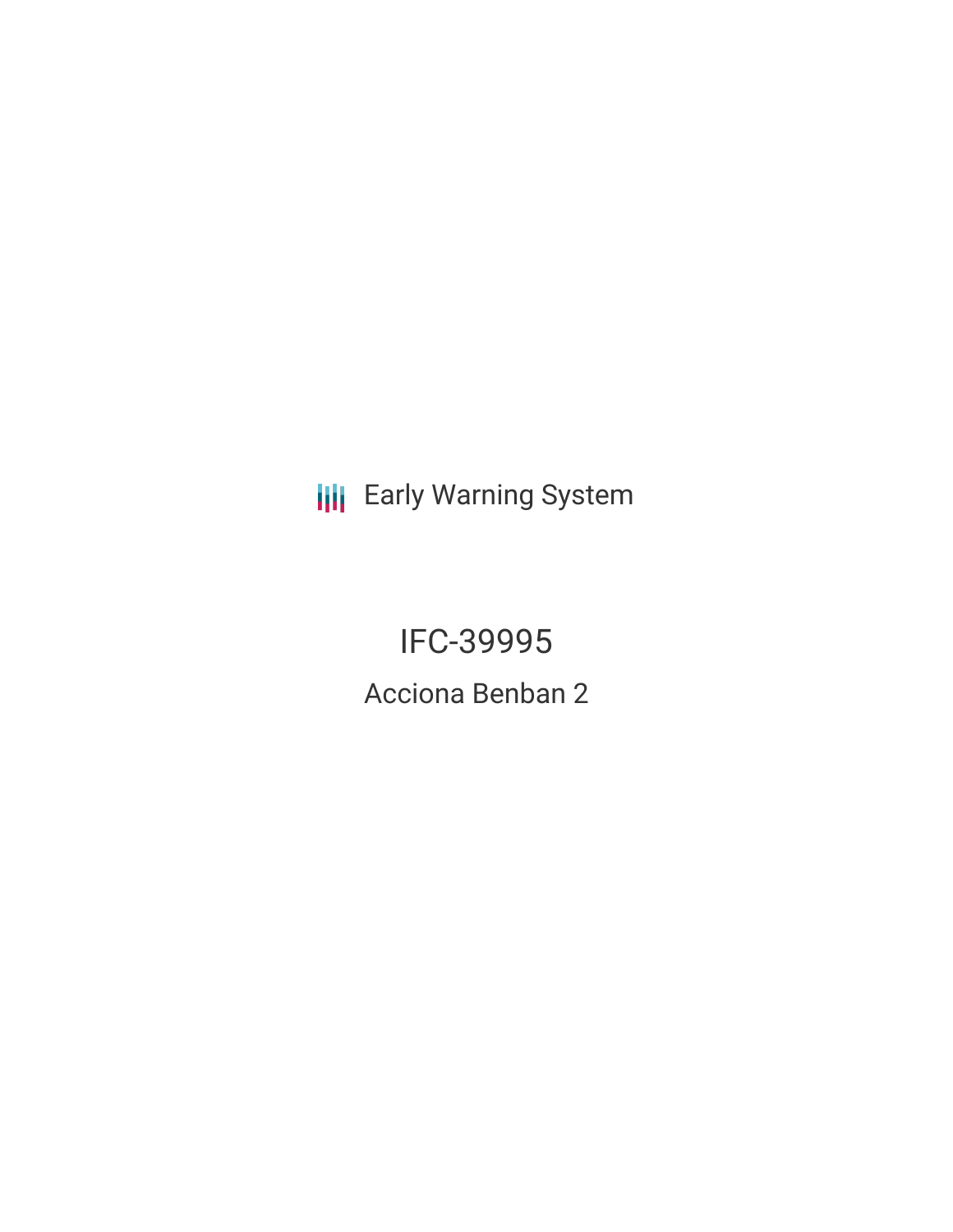

# **Quick Facts**

| <b>Countries</b>               | Egypt                                   |
|--------------------------------|-----------------------------------------|
| <b>Financial Institutions</b>  | International Finance Corporation (IFC) |
| <b>Status</b>                  | Active                                  |
| <b>Bank Risk Rating</b>        | B                                       |
| <b>Borrower</b>                | TBEA ENARA S.A.E                        |
| <b>Sectors</b>                 | Energy                                  |
| <b>Investment Amount (USD)</b> | \$20.00 million                         |
| <b>Project Cost (USD)</b>      | \$75.00 million                         |
|                                |                                         |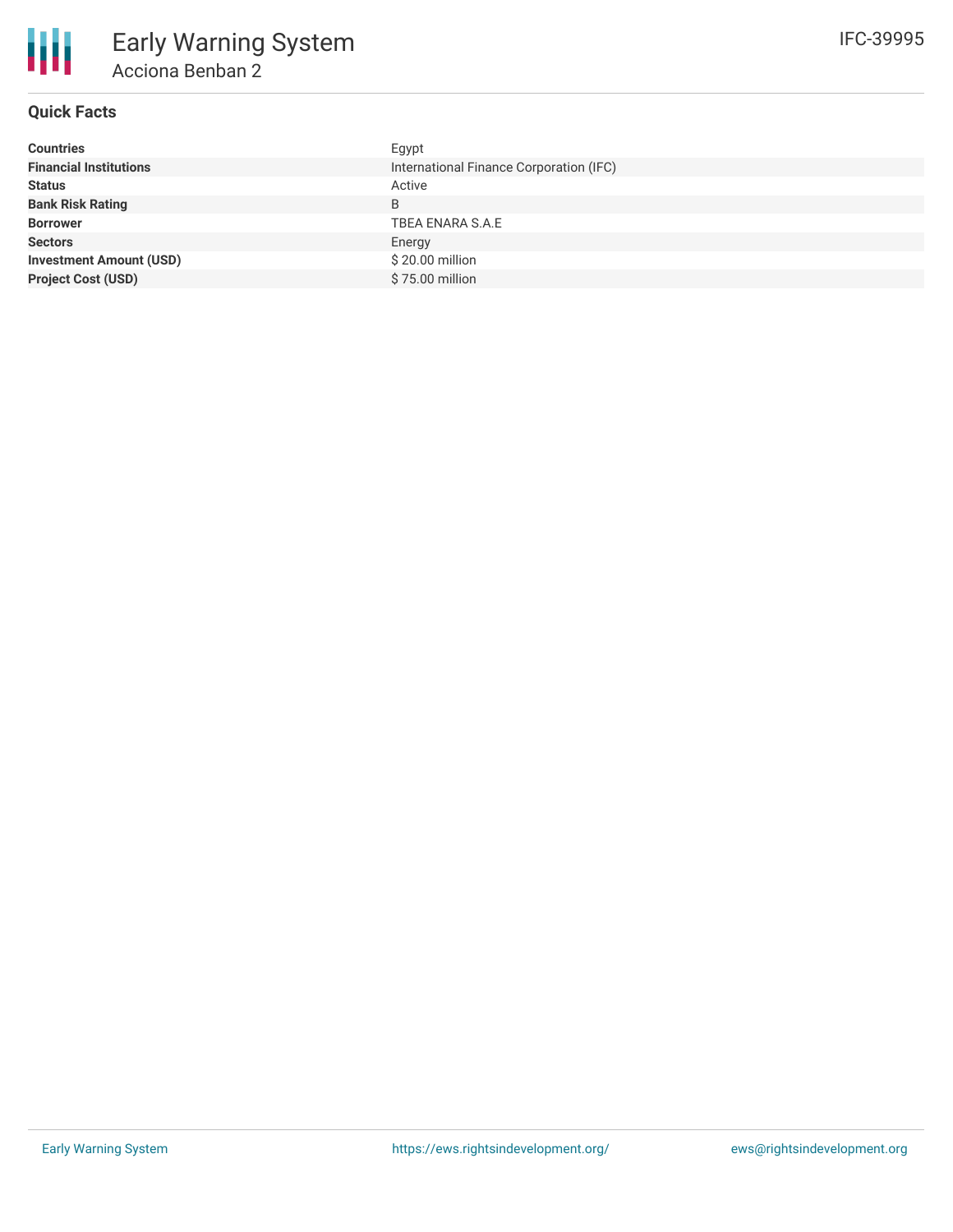

## **Project Description**

The project is a greenfield 50 MW photovoltaic (PV) plant which is part of Round 2 of the Egyptian Government feed-in-tariff (FiT) scheme for domestic solar PV and wind energy projects. The project company will be named "Rising Sun Energy SAE" as a temporary nomination until the company SPV name is formally established (expected in early July 2017). The project is being developed by a Special Purpose Vehicle (SPV) owned by a Joint Venture (JV) consortium of Acciona Energía Global and ENARA Bahrain SPV (consisting of Swicorp, KCC Corporation and the Shoaibi Group), and TBEA Xinjiang SunOasisCo. Ltd. The project SPV will be owned 38% by Acciona Energia, 38% by ENARA (investment vehicle of Swicorp), and 24% by TBEA Xianjiang. This JV consortium are "the sponsors", however Acciona will be responsible for the quality and environmental, social, health and safety management (ESHS) oversight of the project.

The project includes the construction by EETC of an approximately 1 km underground 22 kV transmission line connecting the project to substation 2 (SS2), the nearest of four EETC high voltage substations, (on the eastern corner of the Benban PV solar park). Substation SS2 is expected to be fully constructed by December 2017. The underground transmission line right-of-way will follow the route of internal Benban PV solar park roads and be installed by EETC. Substation SS2 will be initially connected to the 220 kV high voltage overhead line located approximately 12 km east of the Benban PV solar park, until upgrades are made to the high voltage line. An additional 180 km double circuit 500 kV transmission line will be constructed north of the site, to evacuate the energy from the solar park. This 500 kV line is considered an Associated Facility (AF) to the solar park, and EETC will be putting out a tender for an ESIA of this transmission line in May 2017. All output generated by the project will be sold to EETC under a 25-year Power Purchase Agreement (PPA) to be signed in Q3 2017. Water for the project is expected to be supplied by groundwater wells licensed by the Ministry of Water Resources and Irrigation (MWRI). Water distribution in the Benban PV solar park will be managed by the Benban PV solar park's facilities management company (FMC).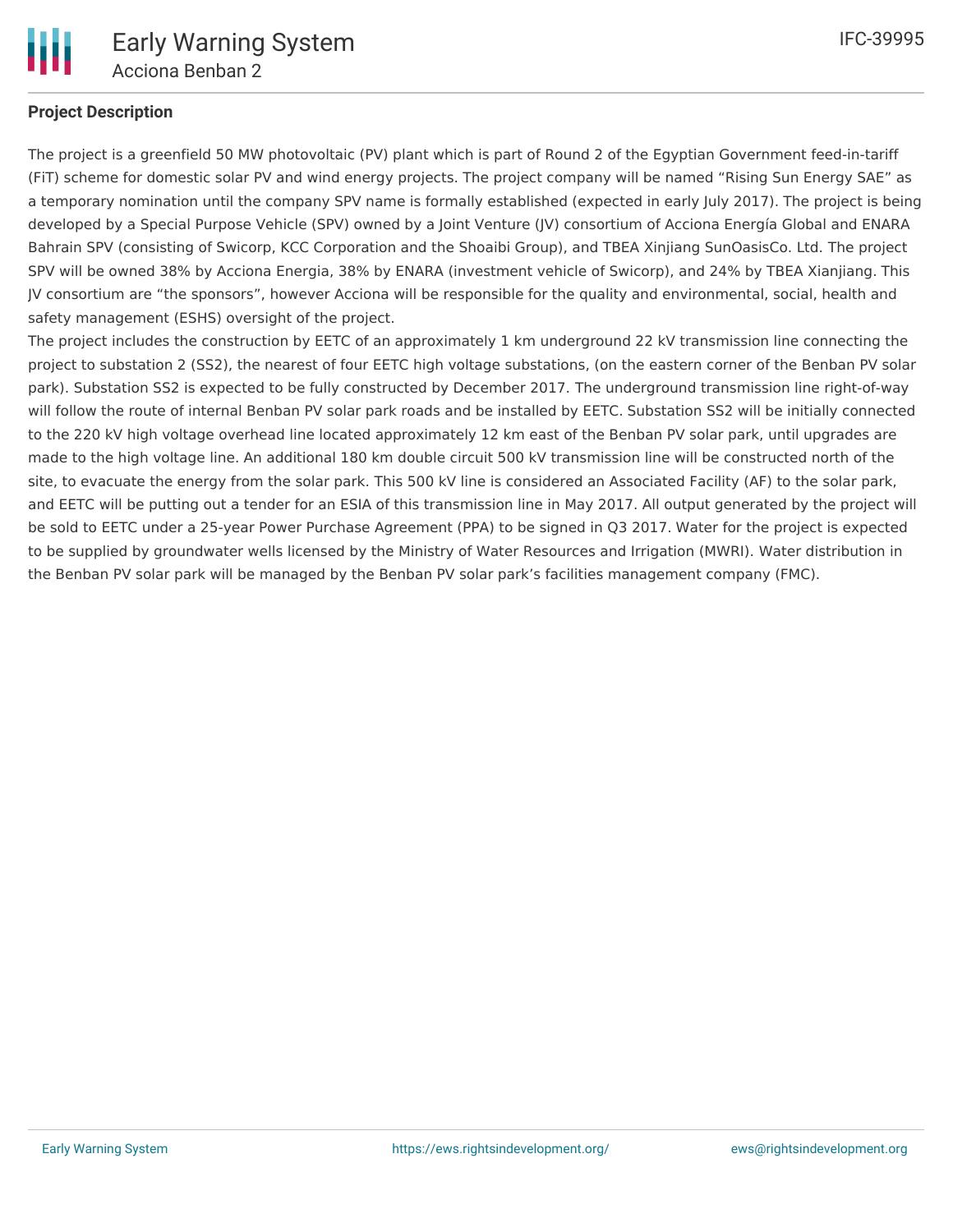## **Investment Description**

• International Finance Corporation (IFC)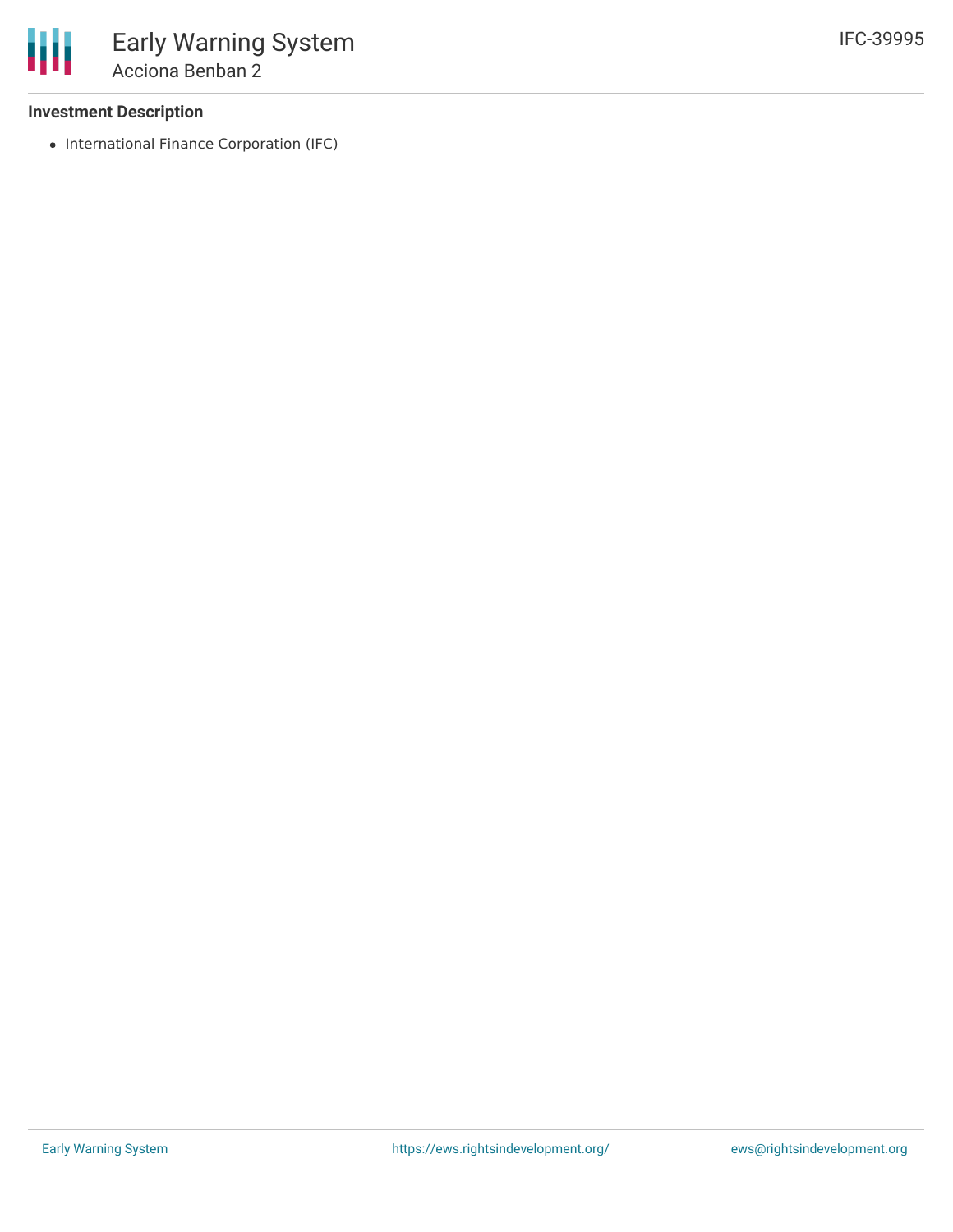

## **Contact Information**

Name: Mr. Juan Cruz Mendezona and Mrs. Melisa Saenz Title: Acciona Energia Address: Avda de Europa 10, PE La Moraleja, 28108 Alcobendas, Madrid, Spain Tel: +0034 916 576 461 Email: juancruz.mendezona.goyarzu@acciona.com melisa.sanz.duran@acciona.com Web: https://www.acciona.com

## ACCOUNTABILITY MECHANISM OF IFC

The Compliance Advisor Ombudsman (CAO) is the independent complaint mechanism and fact-finding body for people who believe they are likely to be, or have been, adversely affected by an IFC or MIGA- financed project. If you submit a complaint to the CAO, they may assist you in resolving a dispute with the company and/or investigate to assess whether the IFC is following its own policies and procedures for preventing harm to people or the environment. If you want to submit a complaint electronically, you can email the CAO at CAO@worldbankgroup.org. You can learn more about the CAO and how to file a complaint at http://www.cao-ombudsman.org/